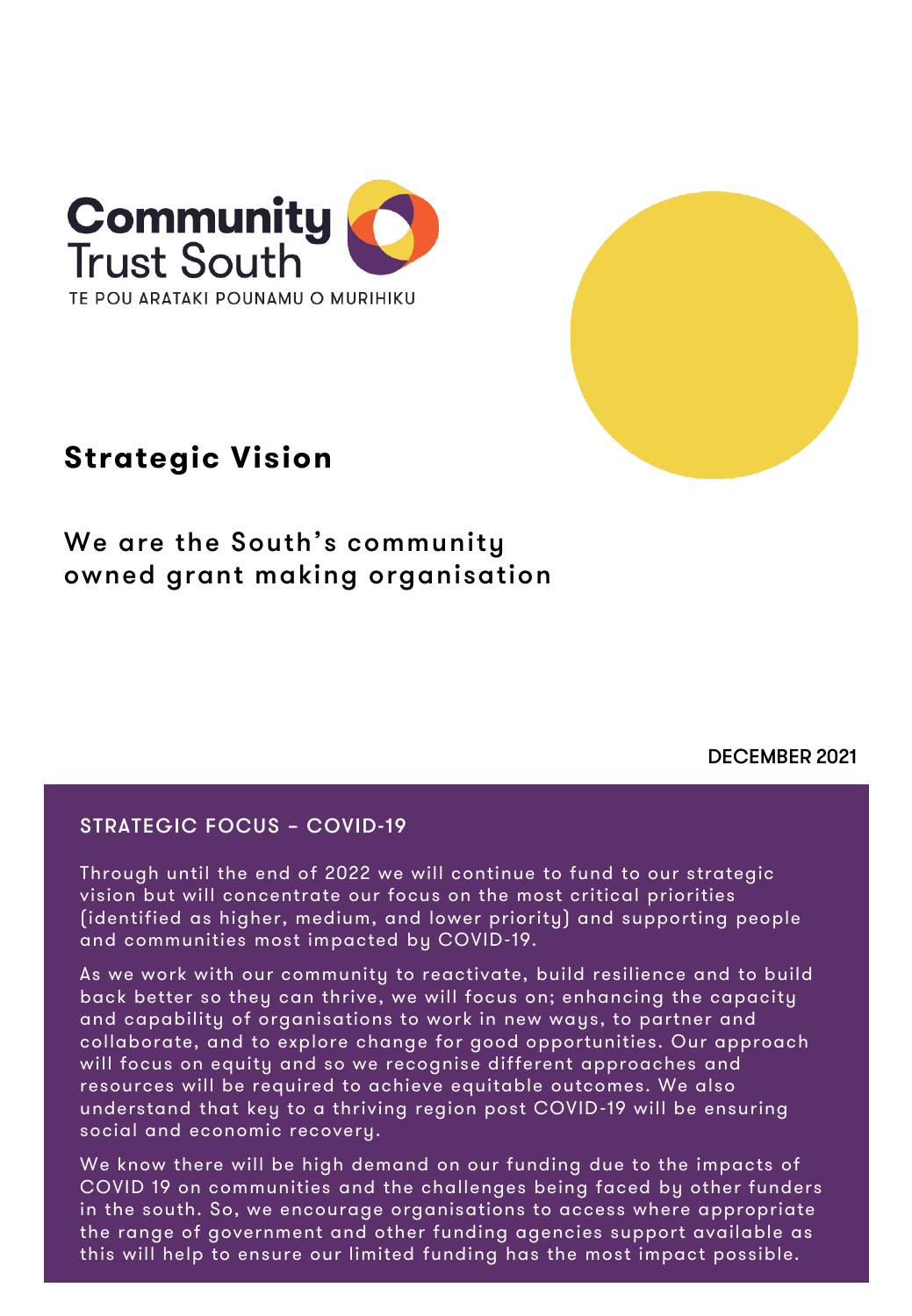# TO ACHIEVE OUR VISION WE WILL:

Protect and grow our investment fund for the benefit of our community and future generations

Engage in effective and innovative philanthropy and grantmaking

Demonstrate commitment to and understanding of Te Tiriti o Waitangi principles

# WORKING WITH COMMUNITIES

People, Places, Participation and Partnerships are central to everything we do. They influence our strategic priorities, which is represented across four pou (pillars).



# TE TIRITI O WAITANGI IS THE FOUNDATION FOR ALL WE DO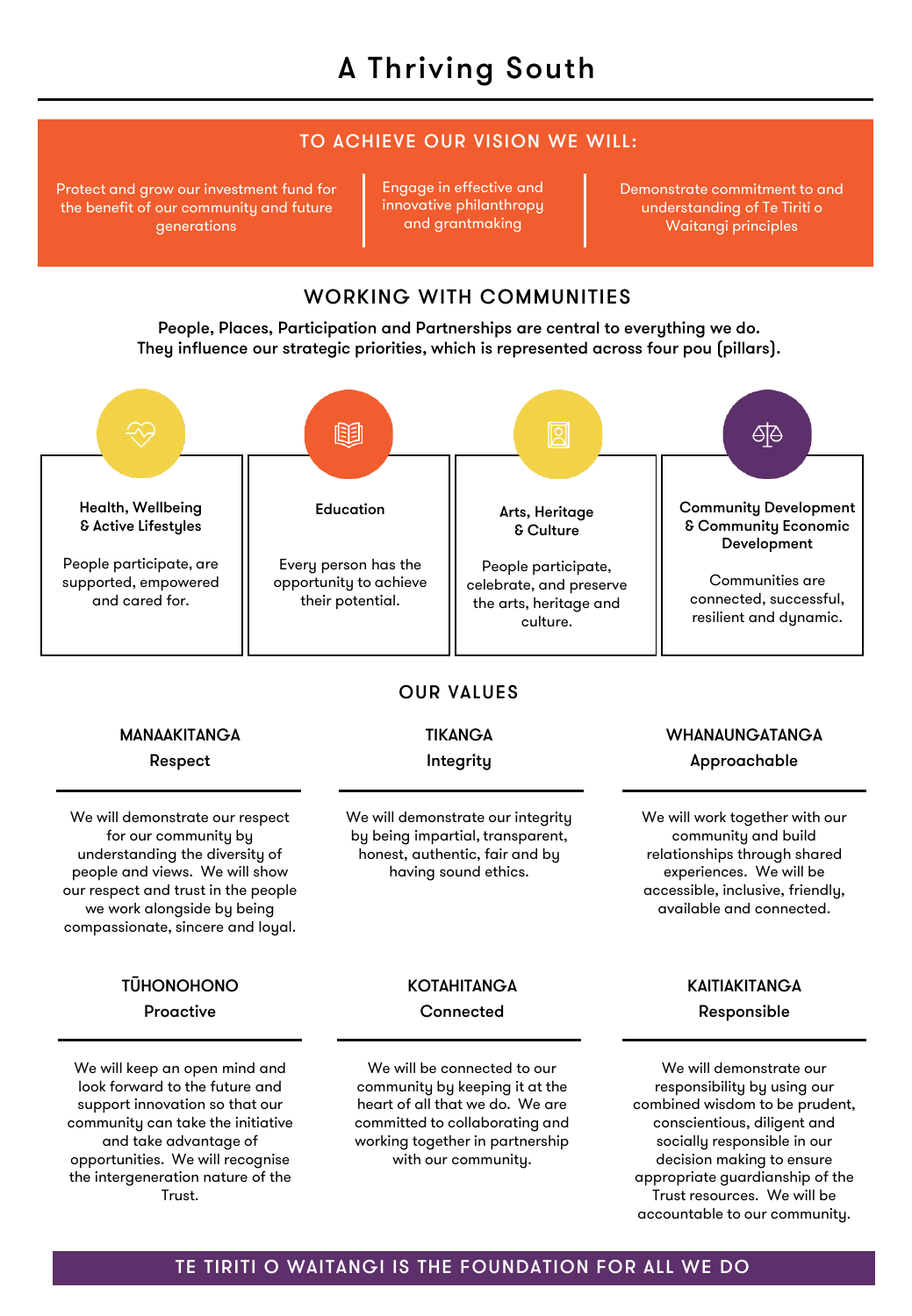

Working with communities to ensure people participate, are supported, empowered and cared for

#### Higher priority:

- + Promoting people's wellbeing through prevention and early intervention with a focus on support for; early years (prenatal to 4yrs), parenting, new migrants and youth
- Supporting vulnerable people with a focus on support for; the early years (prenatal to 4 years), older persons, people with a disability, at-risk families and high-needs populations
- Supporting appropriate access to services for rural communities
- + Encouraging and supporting organisations to provide sustainable services through partnering, collaborating and the sharing of services presently delivered by a number of single focus organisations

#### Working with communities to ensure people participate, are supported, empowered and cared for

#### Higher priority:

Providing grassroots support for life-long active participation and engagement with a focus on support for; children (0-13 years), older persons, coaching and volunteering, inactive people and those experiencing barriers to participation

#### Medium priority:

Supporting appropriate and sustainable infrastructure (people, services and facilities) with a focus on; partnering and collaboration, consolidation/sharing of services and multi-use facilities

#### Lower priority:

Support elite sport with a focus on supporting the development of athletes, coaches and officials to excel and reach their potential, and sporting franchises operating within financially viable models

# 0

Working with communities to ensure every person has the opportunity to achieve their potential

#### Higher priority:

- Addressing issues of inequality that present barriers to learning and participating
- Students identified by their school as being at risk of disengaging

#### Medium priority:

- Supporting 0-5 year old children to have the best start with a focus on support for; engaging and supporting parents to be involved in their child's learning and development, ensuring children are well prepared to succeed by the time they start school and providing support for identified vulnerable/at risk children
- Raising the achievement of identified underachieving year 1-8 students
- Second chance education
- Preparation of students for life after schooling with a focus on support for; life skills and financial literacy, careers education, effective transitions/pathways and linkages between education and industry

# EDUCATION ARTS, HERITAGE & CULTURE

Working with communities to ensure people participate, celebrate, and preserve our arts, heritage and culture

#### Higher priority:

- Increase awareness of and access to active participation in artistic, cultural and heritage activities with a focus on support for; children and young people and people not currently participating
- Supporting a range of local and touring artistic, cultural and heritage experiences with a focus on outreach that shares art, culture and heritage with the wider community
- Celebrating and preserving the cultural diversity of our region with a focus on support for; preservation and development of te reo and tikanga and opportunities for the sharing and expression of all cultures

#### Medium priority:

Supporting emerging and established artists and arts practitioners to excel and reach their potential

#### Lower priority:

Celebrating and preserving the regions significant/unique heritage with a focus on support for; category 1 historic places, sites, structures or areas and telling the South's unique stories